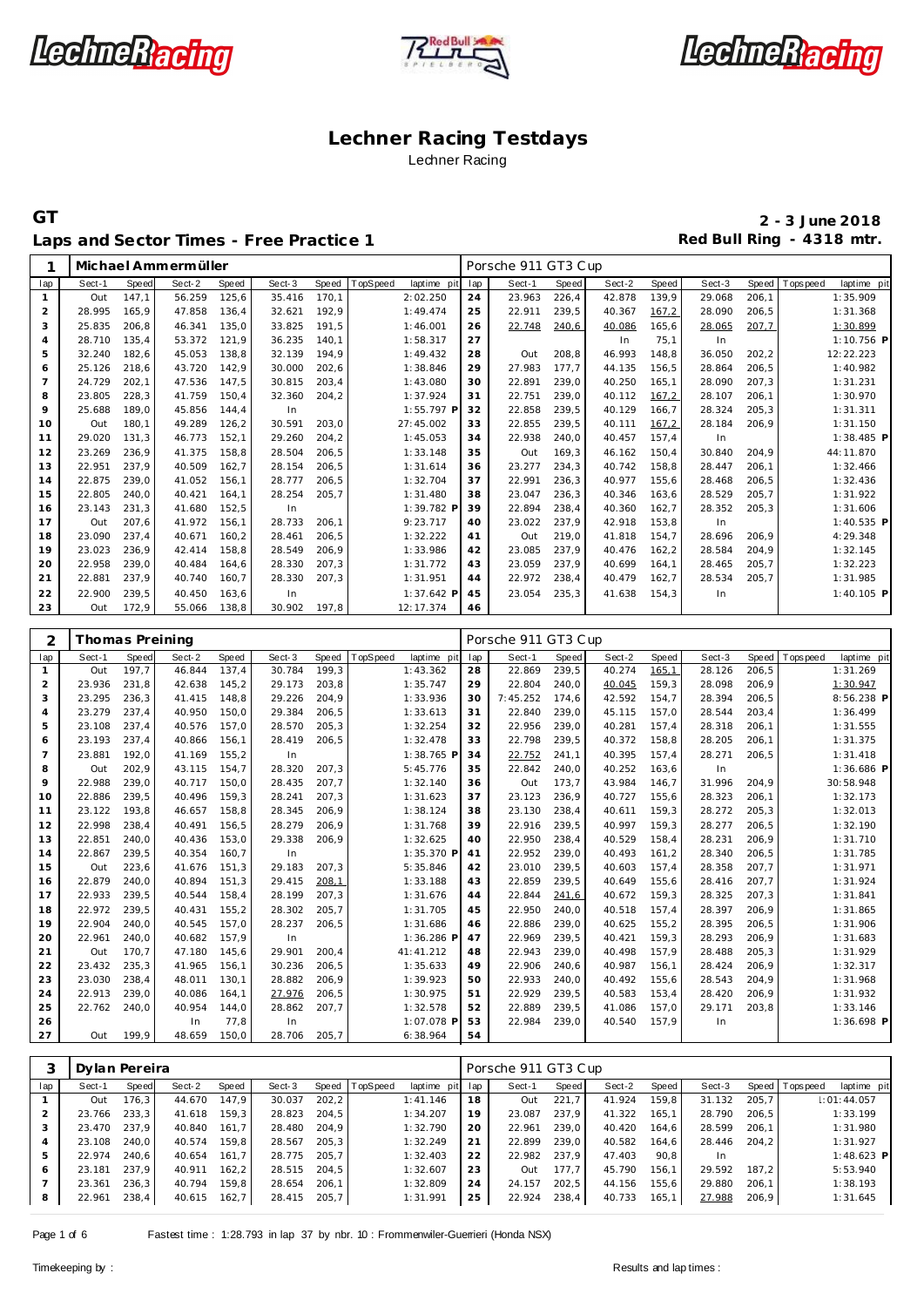





# **GT 2 - 3 June 2018**

|    |        |       |        |       | Laps and Sector Times - Free Practice 1 |       |              |    |        |       |        |        |        |       | Red Bull Ring - 4318 mtr. |
|----|--------|-------|--------|-------|-----------------------------------------|-------|--------------|----|--------|-------|--------|--------|--------|-------|---------------------------|
| 9  | 22.969 | 237.9 | 40.581 | 154.7 | <b>In</b>                               |       | $1:41.315$ P | 26 | 22.770 | 239.0 | 40.382 | 166, 7 | 28.041 | 207.3 | 1:31.193                  |
| 10 | Out    | 232.8 | 41.719 | 159.8 | 28.678                                  | 207.3 | 3:50.910     | 27 | 22.751 | 239.0 | 40.480 | 167,2  | In     |       | $1:41.814$ P              |
| 11 | 22.980 | 239.5 | 40.763 | 165.1 | 28.435                                  | 204.9 | 1:32.178     | 28 | Out    | 228,8 | 41.148 | 157.0  | 28.515 | 206.1 | 43:45.020                 |
| 12 | 22.875 | 241.1 | 40.923 | 165.6 | 29.057                                  | 208,5 | 1:32.855     | 29 | 22.968 | 236.9 | 40.744 | 163.6  | 28.566 | 206.9 | 1:32.278                  |
| 13 | 22.982 | 239.5 | 40.711 | 163.6 | 30.882                                  | 168.8 | 1:34.575     | 30 | 22.980 | 237.4 | 40.467 | 161,7  | 28.232 | 205.7 | 1:31.679                  |
| 14 | 23.756 | 238.4 | 40.611 | 165.6 | 28.490                                  | 206.9 | 1:32.857     | 31 | 22.811 | 239.0 | 40.389 | 161.2  | 28.298 | 205.3 | 1:31.498                  |
| 15 | 23.028 | 239.0 | 40.642 | 164.1 | 28.291                                  | 207.3 | 1:31.961     | 32 | 22.777 | 240.6 | 44.414 | 147.5  | 29.030 | 206.1 | 1:36.221                  |
| 16 | 22.936 | 239.0 | 40.617 | 165.1 | 28.590                                  | 200.7 | 1:32.143     | 33 | 22.862 | 239.0 | 40.713 | 156.1  | 30.690 | 205.7 | 1:34.265                  |
|    | 23.675 | 239.0 | 41.133 | 160.2 | In.                                     |       | $1:41.259$ P | 34 | 23.113 | 237.9 | 41.033 | 160.2  | In     |       | 1:39.703 P                |

| 4   | Josh Webster |       |        |       |        |       |          |              |     | Porsche 911 GT3 Cup |       |        |        |        |       |             |                |
|-----|--------------|-------|--------|-------|--------|-------|----------|--------------|-----|---------------------|-------|--------|--------|--------|-------|-------------|----------------|
| lap | Sect-1       | Speed | Sect-2 | Speed | Sect-3 | Speed | TopSpeed | laptime pit  | lap | Sect-1              | Speed | Sect-2 | Speed  | Sect-3 | Speed | T ops pee d | laptime<br>pit |
|     | Out          | 180,7 | 47.550 | 144,8 | 31.189 | 198,2 |          | 1:48.576     | 18  | 23.147              | 236,9 | 45.247 | 152,5  | 28.597 | 205,7 |             | 1:36.991       |
| 2   | 24.689       | 223,1 | 51.107 | 84,1  | 38.105 | 204,9 |          | 1:53.901     | 19  | 23.098              | 239,0 | 41.033 | 157,9  | In.    |       |             | $1:38.966$ P   |
| 3   | 23.513       | 210,4 | 41.840 | 157,4 | 29.144 | 204,2 |          | 1:34.497     | 20  | Out                 | 127,0 | 49.894 | 145,2  | 32.087 | 142,3 |             | 8:07.035       |
| 4   | 23.299       | 237.4 | 40.803 | 160,2 | 28.669 | 204,5 |          | 1:32.771     | 21  | 26.197              | 222,6 | 43.435 | 153,8  | 28.954 | 205,3 |             | 1:38.586       |
| 5   | 23.083       | 239.0 | 40.506 | 161,2 | 28.475 | 205,3 |          | 1:32.064     | 22  | 23.113              | 237.4 | 43.144 | 124,4  | 28.929 | 205.3 |             | 1:35.186       |
| 6   | 23.776       | 206,0 | 41.610 | 159,3 | 30.035 | 205,7 |          | 1:35.421     | 23  | 22.947              | 238,4 | 40.536 | 165, 1 | 28.306 | 205,7 |             | 1:31.789       |
|     | 23.021       | 240,0 | 40.586 | 161,2 | 28.391 | 206,1 |          | 1:31.998     | 24  | 22.863              | 238,4 | 40.901 | 166,7  | 28.974 | 205,7 |             | 1:32.738       |
| 8   | 23.076       | 241,6 | 41.302 | 157.9 | In     |       |          | $1:40.477$ P | 25  | 22.981              | 237.4 | 40.484 | 165,1  | 28.383 | 206.1 |             | 1:31.848       |
| 9   | Out          | 168.3 | 48.861 | 147.5 | 30.124 | 205,7 |          | 4:16.657     | 26  | 22.933              | 238,4 | 40.490 | 159,8  | 28.242 | 206,1 |             | 1:31.665       |
| 10  | 23.120       | 237.4 | 41.041 | 162,2 | 28.516 | 206,5 |          | 1:32.677     | 27  | 23.680              | 229,3 | 41.947 | 152,1  | In     |       |             | $1:42.010$ P   |
| 11  | 22.990       | 238,4 | 40.374 | 164,1 | 28.472 | 206,5 |          | 1:31.836     | 28  | Out                 | 126,1 | 47.237 | 153,0  | 28.781 | 205,3 |             | 54:10.432      |
| 12  | 22.921       | 237.9 | 41.622 | 163,6 | 28.388 | 204,9 |          | 1:32.931     | 29  | 22.965              | 235,8 | 40.735 | 161,2  | 28.377 | 206,1 |             | 1:32.077       |
| 13  | 22.953       | 238,4 | 40.398 | 155,6 | 28.337 | 204,5 |          | 1:31.688     | 30  | 23.014              | 237,9 | 40.543 | 162,7  | 28.179 | 206,5 |             | 1:31.736       |
| 14  | 23.074       | 237.9 | 40.347 | 161,7 | 28.241 | 206,5 |          | 1:31.662     | 31  | 22.832              | 239,0 | 40.916 | 163,6  | 28.047 | 206,5 |             | 1:31.795       |
| 15  | 22.951       | 238,4 | 40.350 | 162,2 | 28.361 | 207,3 |          | 1:31.662     | 32  | 22.870              | 239,0 | 40.469 | 164,6  | 28.104 | 206,9 |             | 1:31.443       |
| 16  | 23.197       | 240,0 | 41.191 | 161,7 | In.    |       |          | $1:39.464$ P | 33  | 22.889              | 239,0 | 40.464 | 168,8  | 28.059 | 208,1 |             | 1:31.412       |
| 17  | Out          | 223,1 | 41.822 | 161.7 | 29.111 | 203,4 |          | 50:42.669    | 34  | 22.904              | 239,0 | 40.414 | 165, 1 | In     |       |             | $1:40.952$ P   |

| 4               | Sören Spreng |       |          |       |        |       |                        |     | Porsche 911 GT3 Cup |       |        |       |        |        |            |              |
|-----------------|--------------|-------|----------|-------|--------|-------|------------------------|-----|---------------------|-------|--------|-------|--------|--------|------------|--------------|
| lap             | Sect-1       | Speed | Sect-2   | Speed | Sect-3 | Speed | opSpeed<br>laptime pit | lap | Sect-1              | Speed | Sect-2 | Speed | Sect-3 | Speed  | T ops peed | laptime pit  |
| $\mathbf{1}$    | Out          | 174,3 | 48.808   | 115,6 | 35.254 | 153,6 | 1:50.216               | 28  | 26.926              | 182,3 | 44.402 | 132,0 | 30.603 | 200,4  |            | 1:41.931     |
| 2               | 26.545       | 217,2 | 47.491   | 128,6 | 31.579 | 199,6 | 1:45.615               | 29  | 24.184              | 220,4 | 43.154 | 135,3 | 30.115 | 197,4  |            | 1:37.453     |
| 3               | 23.818       | 229,3 | 46.629   | 137,1 | 30.182 | 202,6 | 1:40.629               | 30  | 23.640              | 233,8 | 42.125 | 148,8 | 29.153 | 200,7  |            | 1:34.918     |
| $\overline{4}$  | 23.449       | 234.8 | 41.996   | 143,2 | 29.760 | 203,0 | 1:35.205               | 31  | 23.313              | 235,3 | 41.308 | 153,4 | 28.868 | 203,4  |            | 1:33.489     |
| 5               | 23.317       | 235,8 | 42.202   | 145,6 | 29.679 | 203,8 | 1:35.198               | 32  | 23.456              | 234,3 | 41.420 | 152,5 | 28.823 | 203,8  |            | 1:33.699     |
| 6               | 24.050       | 233,8 | 42.375   | 145,6 | 29.365 | 203,0 | 1:35.790               | 33  | 23.116              | 236,9 | 41.310 | 151,7 | 29.328 | 194,2  |            | 1:33.754     |
| $7\overline{ }$ | 23.565       | 235.3 | 42.560   | 148,4 | 30.033 | 201,9 | 1:36.158               | 34  | 23.264              | 236,9 | 42.415 | 145,2 | 29.035 | 204,5  |            | 1:34.714     |
| 8               | 23.296       | 236,3 | 41.867   | 149.6 | 29.399 | 203,8 | 1:34.562               | 35  | 23.090              | 236,9 | 41.133 | 153,4 | 28.818 | 204,5  |            | 1:33.041     |
| 9               | 23.354       | 236,9 | 41.546   | 149.6 | 29.368 | 203,4 | 1:34.268               | 36  | 23.066              | 236,9 | 41.170 | 157,4 | 29.319 | 205,7  |            | 1:33.555     |
| 10              | 23.105       | 237,4 | 41.462   | 156,1 | 29.207 | 203,0 | 1:33.774               | 37  | 23.111              | 237,9 | 41.799 | 153,8 | In     |        |            | 1:40.798 P   |
| 11              | 23.345       | 236,3 | 41.722   | 152,5 | In     |       | $1:41.684$ F           | 38  | Out                 | 230,8 | 41.742 | 155,2 | 29.302 | 205.3  |            | 4:42.814     |
| 12              | Out          | 190,7 | 47.086   | 126,8 | 33.321 | 198,9 | 40:03.901              | 39  | 23.397              | 215,9 | 41.598 | 158,8 | 28.883 | 205, 3 |            | 1:33.878     |
| 13              | 24.020       | 232,3 | 42.536   | 148,8 | 29.277 | 203,8 | 1:35.833               | 40  | 23.071              | 235,8 | 40.855 | 155,2 | 28.954 | 201,1  |            | 1:32.880     |
| 14              | 23.124       | 236,3 | 43.780   | 155,6 | 29.075 | 203,8 | 1:35.979               | 41  | 23.539              | 235,8 | 41.225 | 155,6 | 31.439 | 204,2  |            | 1:36.203     |
| 15              | 23.259       | 236.3 | 41.225   | 153.0 | 28.803 | 203,8 | 1:33.287               | 42  | 23.046              | 237,9 | 41.363 | 149,2 | 29.706 | 202,2  |            | 1:34.115     |
| 16              | 23.311       | 234.8 | 41.530   | 149,2 | 29.485 | 196,0 | 1:34.326               | 43  | 23.187              | 237,4 | 41.024 | 156,1 | 28.946 | 203,8  |            | 1:33.157     |
| 17              | 23.245       | 235.8 | 41.997   | 144.8 | 29.070 | 199,6 | 1:34.312               | 44  | 23.181              | 237,9 | 41.369 | 154,7 | In     |        |            | $1:40.491$ P |
| 18              | 23.171       | 236.9 | 41.309   | 154.7 | 30.125 | 196,0 | 1:34.605               | 45  | Out                 | 183,5 | 45.220 | 136,0 | 30.844 | 201,5  |            | 28:12.255    |
| 19              | 23.677       | 235.3 | 44.340   | 146.7 | In     |       | $1:45.864$ P           | 46  | 23.517              | 235,3 | 42.449 | 137.1 | 30.227 | 200,7  |            | 1:36.193     |
| 20              | Out          | 183,5 | 49.254   | 136,7 | 30.145 | 201,9 | 5:51.274               | 47  | 23.410              | 236,9 | 44.134 | 151,3 | 29.548 | 199,3  |            | 1:37.092     |
| 21              | 23.640       | 233,3 | 41.851   | 149,2 | 29.727 | 201,5 | 1:35.218               | 48  | 23.635              | 237,9 | 42.338 | 155,2 | 29.276 | 204,2  |            | 1:35.249     |
| 22              | 23.309       | 235,3 | 41.375   | 150,4 | 29.057 | 204,5 | 1:33.741               | 49  | 23.091              | 239,0 | 41.472 | 156,1 | 29.276 | 203,8  |            | 1:33.839     |
| 23              | 23.243       | 236,9 | 41.062   | 156,5 | 28.812 | 204,2 | 1:33.117               | 50  | 23.478              | 237,9 | 41.055 | 155,6 | 28.994 | 206, 5 |            | 1:33.527     |
| 24              | 23.826       | 235,3 | 41.184   | 153,4 | 28.945 | 204,2 | 1:33.955               | 51  | 23.039              | 238,4 | 41.060 | 155,2 | 29.241 | 203,8  |            | 1:33.340     |
| 25              | 23.064       | 235.8 | 41.453   | 157,4 | 28.953 | 204,9 | 1:33.470               | 52  | 23.108              | 236,9 | 41.090 | 152,5 | 28.910 | 205,3  |            | 1:33.108     |
| 26              | 23.151       | 238,4 | 1:03.544 | 126,2 | In     |       | 2:05.124 P             | 53  | 23.342              | 237,4 | 41.653 | 157,9 | 29.061 | 204,9  |            | 1:34.056     |
| 27              | Out          | 96,8  | 57.036   | 117,6 | 37.614 | 196,4 | 45:51.113              | 54  | 23.202              | 237,4 | 43.251 | 138.1 | In.    |        |            | 1:44.896 P   |
|                 |              |       |          |       |        |       |                        |     |                     |       |        |       |        |        |            |              |

|     |        |         | Heger-Bernsteiner-Rödig |       |                  |         |                |                 |    | Audi R8 LMS |       |        |       |        |       |                   |              |
|-----|--------|---------|-------------------------|-------|------------------|---------|----------------|-----------------|----|-------------|-------|--------|-------|--------|-------|-------------------|--------------|
| lap | Sect-1 | Speed   | Sect-2                  | Speed | Sect-3           |         | Speed TopSpeed | laptime pit lap |    | Sect-1      | Speed | Sect-2 | Speed | Sect-3 |       | Speed   Tops peed | laptime pit  |
|     | Out    | $157.2$ | 55.160 116.1            |       | 35.839           | $168.2$ |                | 2:01.957        | 26 | 25.043      | 210.4 | 43.403 | 155,6 | 30.569 | 184.3 |                   | 1:39.015     |
|     | 27.618 | 183.5   | 49.076                  | 134,7 | 31.899           | 180.6   |                | 1:48.593        | 27 | 25.691      | 209,2 | 44.287 | 151.7 |        |       |                   | $1:48.677$ P |
|     | 25.901 | 209.6   | 44.901                  | 143.6 | 31.773           | 180.6   |                | 1:42.575        | 28 | Out         | 192.7 | 48.417 | 139.2 | 34.137 | 177.3 |                   | 7:53.626     |
|     | 26.045 | 205.6   | 44.969 139,2            |       | $31.813$ $179.4$ |         |                | 1:42.827        | 29 | 27.117      | 206,0 | 46.078 | 135.7 | 32.924 | 178.5 |                   | 1:46.119     |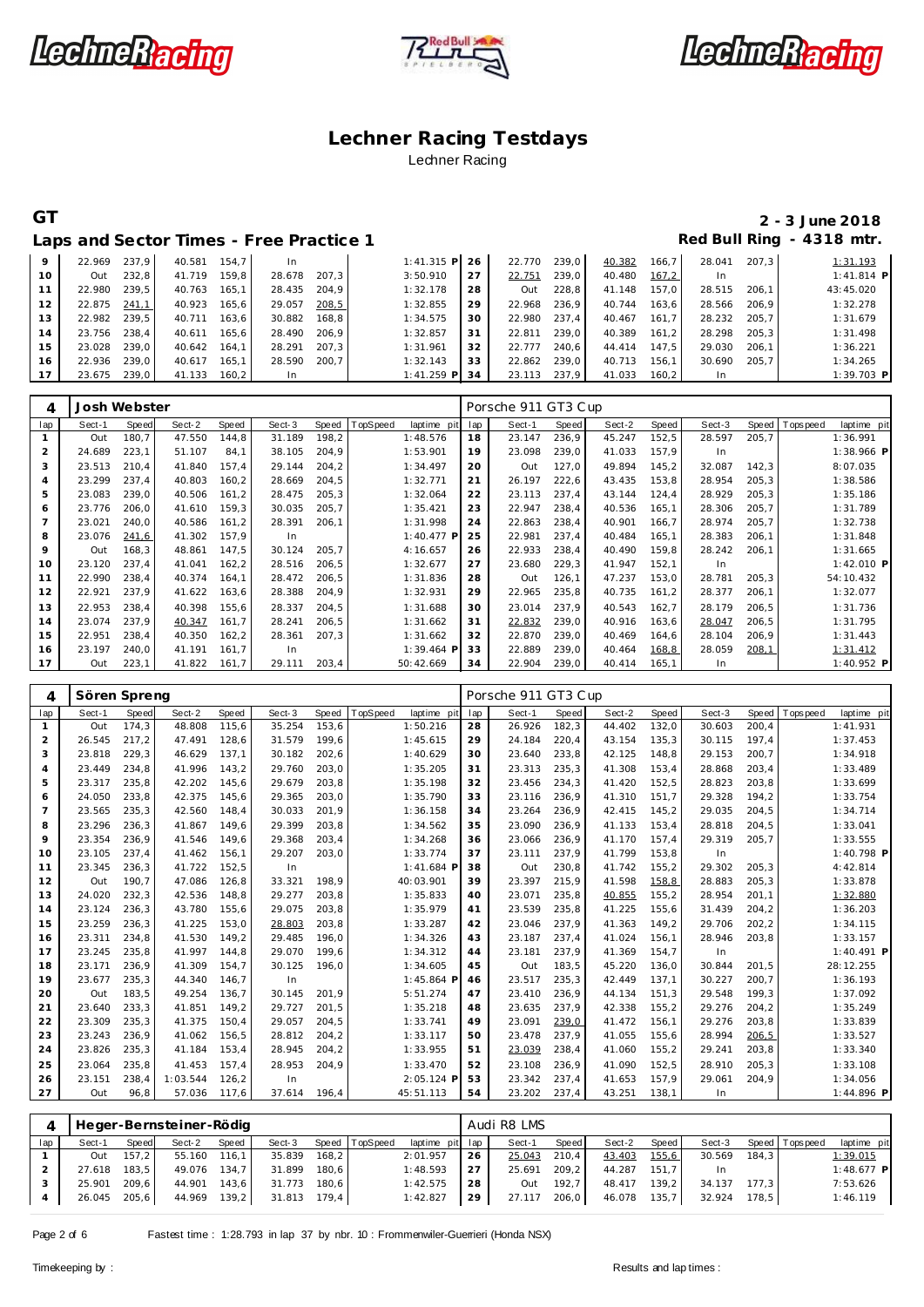





# **GT 2 - 3 June 2018**

| Red Bull Ring - 4318 mtr.<br>Laps and Sector Times - Free Practice 1 |        |       |        |       |        |       |              |    |        |       |        |       |        |       |              |
|----------------------------------------------------------------------|--------|-------|--------|-------|--------|-------|--------------|----|--------|-------|--------|-------|--------|-------|--------------|
| 5                                                                    | 25.948 | 207,6 | 45.238 | 142,1 | 32.139 | 179.4 | 1:43.325     | 30 | 26.305 | 208,0 | 45.625 | 139,2 | 32.858 | 177.6 | 1:44.788     |
| 6                                                                    | 26.121 | 205,2 | 44.465 | 145,6 | 31.621 | 180,3 | 1:42.207     | 31 | 26.282 | 206,4 | 46.126 | 133,3 | 33.377 | 178,2 | 1:45.785     |
| $\overline{7}$                                                       | 25.720 | 208,4 | 44.158 | 150,4 | 31.338 | 181,2 | 1:41.216     | 32 | 26.483 | 206,4 | 45.887 | 133,0 | 32.824 | 180,3 | 1:45.194     |
| 8                                                                    | 26.588 | 207.6 | 45.153 | 137.8 | In.    |       | 1:56.086 P   | 33 | 26.341 | 209,2 | 45.215 | 140.6 | 32.674 | 179.4 | 1:44.230     |
| 9                                                                    | Out    | 138,0 | 49.661 | 123,9 | 34.561 | 175.9 | 6:38.720     | 34 | 26.148 | 207.6 | 44.877 | 137.1 | 32.779 | 180.0 | 1:43.804     |
| 10                                                                   | 27.435 | 204,4 | 47.232 | 127,1 | 33.522 | 180,3 | 1:48.189     | 35 | 26.136 | 206,8 | 45.498 | 118,7 | 32.548 | 179.1 | 1:44.182     |
| 11                                                                   | 26.573 | 205,6 | 47.118 | 114.2 | 33.287 | 179,7 | 1:46.978     | 36 | 25.990 | 208.8 | 45.106 | 141.4 | 32.276 | 180.0 | 1:43.372     |
| 12                                                                   | 26.713 | 203,3 | 46.322 | 129,8 | 33.782 | 179,7 | 1:46.817     | 37 | 26.066 | 207,2 | 44.277 | 144.0 | 32.303 | 178,8 | 1:42.646     |
| 13                                                                   | 26.539 | 207.6 | 46.286 | 114.4 | 33.064 | 178,5 | 1:45.889     | 38 | 25.931 | 209,2 | 45.165 | 142.1 | 32.224 | 179,7 | 1:43.320     |
| 14                                                                   | 26.331 | 209.2 | 45.903 | 112.7 | 32.767 | 181,5 | 1:45.001     | 39 | 26.068 | 209,6 | 44.426 | 145.6 | 32.190 | 179.7 | 1:42.684     |
| 15                                                                   | 26.370 | 208,0 | 45.497 | 116.6 | 32.513 | 182,4 | 1:44.380     | 40 | 26.247 | 207,2 | 45.115 | 136,4 | In     |       | 1:52.238 P   |
| 16                                                                   | 26.175 | 208.8 | 45.155 | 130.8 | 33.227 | 172,0 | 1:44.557     | 41 | Out    | 195.9 | 48.591 | 127.4 | 34.130 | 175.9 | 31:02.449    |
| 17                                                                   | 26.743 | 208,4 | 46.066 | 130,1 | 32.656 | 180.9 | 1:45.465     | 42 | 27.030 | 199.1 | 47.376 | 137.1 | 34.442 | 168.0 | 1:48.848     |
| 18                                                                   | 26.404 | 202,9 | 46.090 | 132,4 | 33.309 | 180,6 | 1:45.803     | 43 | 27.140 | 201,4 | 46.138 | 135,7 | 33.161 | 178,2 | 1:46.439     |
| 19                                                                   | 26.235 | 208,4 | 45.509 | 115.6 | 32.792 | 180,3 | 1:44.536     | 44 | 26.352 | 204.0 | 45.691 | 132.7 | 32.896 | 179.7 | 1:44.939     |
| 20                                                                   | 26.114 | 208,4 | 45.395 | 118.4 | In.    |       | $1:53.191$ P | 45 | 26.495 | 201.4 | 46.611 | 136,7 | 33.081 | 180.0 | 1:46.187     |
| 21                                                                   | Out    | 199.9 | 46.651 | 138.1 | 31.578 | 181,5 | 13:02.057    | 46 | 26.231 | 207,2 | 44.868 | 137.4 | 32.757 | 180,0 | 1:43.856     |
| 22                                                                   | 25.736 | 208,8 | 44.094 | 147.5 | 31.013 | 184,0 | 1:40.843     | 47 | 26.067 | 206.8 | 45.051 | 142.9 | 32.531 | 178,5 | 1:43.649     |
| 23                                                                   | 25.251 | 210,8 | 43.877 | 155,2 | 30.865 | 183,7 | 1:39.993     | 48 | 26.356 | 205,6 | 45.891 | 140,6 | 32.536 | 180,3 | 1:44.783     |
| 24                                                                   | 25.295 | 208,8 | 44.750 | 139.5 | 30.997 | 184,0 | 1:41.042     | 49 | 25.873 | 209,2 | 50.389 | 100,0 | In     |       | $2:06.504$ P |
| 25                                                                   | 25.215 | 210,0 | 43.677 | 155,2 | 30.507 | 185,6 | 1:39.399     | 50 |        |       |        |       |        |       |              |

| 9              |        |       | Dreyspring-Maggi |              |        |        |          |              |     | Honda NSX |              |          |              |        |              |            |              |
|----------------|--------|-------|------------------|--------------|--------|--------|----------|--------------|-----|-----------|--------------|----------|--------------|--------|--------------|------------|--------------|
| lap            | Sect-1 | Speed | Sect-2           | <b>Speed</b> | Sect-3 | Speed  | TopSpeed | laptime pit  | lap | Sect-1    | <b>Speed</b> | Sect-2   | <b>Speed</b> | Sect-3 | <b>Speed</b> | T ops peed | laptime pit  |
| $\mathbf{1}$   | Out    | 121,0 | 53.841           | 101,3        | In     |        |          | 2:08.358 P   | 39  | 23.071    | 239,0        | 39.860   | 166,2        | 27.551 | 208,5        |            | 1:30.482     |
| 2              | Out    | 172,3 | 44.471           | 147,5        | 30.648 | 195,3  |          | 4:13.441     | 40  | 22.798    | 239,0        | 39.828   | 163,6        | 27.544 | 208,1        |            | 1:30.170     |
| 3              | 23.629 | 239,5 | 40.928           | 157,0        | 30.613 | 206, 5 |          | 1:35.170     | 41  | 22.771    | 239,0        | 40.026   | 163,1        | 27.516 | 209,7        |            | 1:30.313     |
| $\overline{4}$ | 23.083 | 241,6 | 40.476           | 153,8        | 28.386 | 207,7  |          | 1:31.945     | 42  | 22.937    | 239,0        | 40.371   | 163,1        | 27.651 | 208,1        |            | 1:30.959     |
| 5              | 23.057 | 243,3 | 39.667           | 162,2        | 28.191 | 208,9  |          | 1:30.915     | 43  | 22.710    | 238,4        | 39.744   | 165,1        | 27.490 | 208,9        |            | 1:29.944     |
| 6              | 22.701 | 236,9 | 41.348           | 151,3        | 28.226 | 208,1  |          | 1:32.275     | 44  | 22.757    | 239,5        | 39.692   | 162,7        | In     |              |            | 1:36.400 P   |
| 7              | 22.698 | 239,5 | 39.549           | 166,2        | 27.656 | 208,9  |          | 1:29.903     | 45  | Out       | 187,7        | 43.138   | 148,4        | 28.394 | 204,2        |            | 5:38.681     |
| 8              | 22.597 | 242,2 | 39.595           | 165,1        | 27.856 | 175,6  |          | 1:30.048     | 46  | 23.003    | 237,9        | 40.618   | 160,2        | 27.956 | 206,9        |            | 1:31.577     |
| 9              |        |       | In               | 37,1         | In     |        |          | 1:26.589 F   | 47  | 23.026    | 239,0        | 40.035   | 164,6        | 27.551 | 208,9        |            | 1:30.612     |
| 10             | Out    | 218,6 | 41.347           | 156,1        | 28.123 | 209,7  |          | 7:42.402     | 48  | 22.952    | 239,5        | 39.731   | 168,2        | 27.431 | 208,1        |            | 1:30.114     |
| 11             | 22.846 | 239,5 | 39.909           | 161,2        | 27.703 | 208,5  |          | 1:30.458     | 49  | 22.782    | 240,0        | 39.452   | 162,7        | 27.539 | 208,1        |            | 1:29.773     |
| 12             | 23.369 | 241,1 | 39.811           | 156,1        | 28.036 | 208,9  |          | 1:31.216     | 50  | 22.817    | 240,0        | 39.564   | 167,2        | 27.626 | 207,7        |            | 1:30.007     |
| 13             | 22.665 | 241,6 | 39.783           | 163,1        | 28.185 | 208,9  |          | 1:30.633     | 51  | 22.750    | 240,6        | 39.777   | 167,2        | 27.597 | 209,3        |            | 1:30.124     |
| 14             | 22.687 | 241,1 | 39.489           | 172,5        | 27.629 | 209,3  |          | 1:29.805     | 52  | 22.828    | 239,0        | 39.739   | 165,1        | In     |              |            | 1:36.376 P   |
| 15             | 22.574 | 237,9 | 40.102           | 165,1        | In     |        |          | $1:36.618$ F | 53  | Out       | 100,6        | 1:14.368 | 106,3        | 43.308 | 150,2        |            | 34:46.758    |
| 16             | Out    | 158,1 | 44.031           | 160,7        | 27.755 | 208,5  |          | 8:29.975     | 54  | 29.889    | 149,8        | 46.141   | 137,4        | 30.301 | 205,7        |            | 1:46.331     |
| 17             |        |       | In               | 81,8         | In     |        |          | 1:13.233 P   | 55  | 23.820    | 216,4        | 42.040   | 149,2        | 28.928 | 207,3        |            | 1:34.788     |
| 18             | Out    | 178,3 | 51.526           | 139,5        | In     |        |          | 9:49.246 F   | 56  | 23.456    | 235,8        | 40.649   | 152,5        | 28.624 | 208,1        |            | 1:32.729     |
| 19             | Out    | 165,7 | 41.564           | 157,9        | 28.251 | 206,5  |          | 2:41.965     | 57  | 29.542    | 120,8        | 53.002   | 135,0        | 29.833 | 207,3        |            | 1:52.377     |
| 20             | 23.093 | 238,4 | 40.175           | 153,8        | 27.908 | 207,3  |          | 1:31.176     | 58  | 23.007    | 238,4        | 39.992   | 163,6        | 27.728 | 209,7        |            | 1:30.727     |
| 21             | 22.829 | 239,5 | 39.767           | 160,7        | 27.675 | 208,9  |          | 1:30.271     | 59  | 22.529    | 242,2        | 39.802   | 154,7        | 27.534 | 210,5        |            | 1:29.865     |
| 22             | 22.579 | 241,1 | 39.727           | 162,2        | 27.657 | 208,9  |          | 1:29.963     | 60  | 25.479    | 160, 5       | 44.399   | 153,8        | In     |              |            | 1:44.025 P   |
| 23             | 22.685 | 242,2 | 40.172           | 152,1        | 27.857 | 209,3  |          | 1:30.714     | 61  | Out       | 113,3        | 58.018   | 142,1        | 33.090 | 196,7        |            | 11:04.353    |
| 24             | 22.778 | 239,0 | 39.702           | 164,1        | 27.472 | 209,3  |          | 1:29.952     | 62  | 24.429    | 188,7        | 43.573   | 145,2        | 30.574 | 207,3        |            | 1:38.576     |
| 25             | 22.600 | 242,2 | 39.648           | 164,6        | 27.357 | 209,7  |          | 1:29.605     | 63  | 23.930    | 199,1        | 41.299   | 150,0        | 28.584 | 207,3        |            | 1:33.813     |
| 26             | 22.582 | 240,6 | 39.489           | 166,2        | 27.266 | 209,3  |          | 1:29.337     | 64  | 23.305    | 215,9        | 41.559   | 144,8        | 29.198 | 185,2        |            | 1:34.062     |
| 27             | 23.011 | 240,0 | 39.768           | 164,1        | 27.514 | 210,1  |          | 1:30.293     | 65  | 30.386    | 132,4        | 56.061   | 136,7        | 33.003 | 205,7        |            | 1:59.450     |
| 28             | 22.898 | 216,4 | 45.581           | 142,5        | In     |        |          | 1:43.885 F   | 66  | 23.250    | 236,3        | 40.378   | 147,5        | 29.702 | 208,1        |            | 1:33.330     |
| 29             | Out    | 233,3 | 42.471           | 159,3        | 29.002 | 205,3  |          | 8:46.569     | 67  | 22.731    | 239,5        | 39.446   | 160,7        | 28.602 | 205,7        |            | 1:30.779     |
| 30             | 23.412 | 237,4 | 40.953           | 164,6        | 28.258 | 206,1  |          | 1:32.623     | 68  | 23.055    | 187,0        | 51.604   | 137,4        | In     |              |            | 1:49.376 P   |
| 31             | 23.507 | 236,9 | 40.194           | 162,7        | 27.855 | 206, 5 |          | 1:31.556     | 69  | Out       | 140,7        | 50.161   | 135,3        | 30.279 | 203,8        |            | 5:18.384     |
| 32             | 23.059 | 237,9 | 40.027           | 163,1        | 27.905 | 207,7  |          | 1:30.991     | 70  | 23.353    | 236,9        | 45.350   | 159,3        | 27.777 | 207,3        |            | 1:36.480     |
| 33             | 22.960 | 238,4 | 39.802           | 162,7        | 27.924 | 207,7  |          | 1:30.686     | 71  | 22.634    | 240,6        | 39.763   | 157,4        | 27.970 | 209,3        |            | 1:30.367     |
| 34             | 22.967 | 236,9 | 40.522           | 163,1        | 28.210 | 204,5  |          | 1:31.699     | 72  | 22.617    | 239,0        | 39.356   | 164,1        | 27.231 | 209,3        |            | 1:29.204     |
| 35             | 23.145 | 239,0 | 39.782           | 167,2        | 27.877 | 208,5  |          | 1:30.804     | 73  | 22.879    | 240,0        | 41.913   | 131,7        | 31.794 | 208,9        |            | 1:36.586     |
| 36             | 22.855 | 240,6 | 40.020           | 162,7        | 27.523 | 209,3  |          | 1:30.398     | 74  | 22.717    | 239,5        | 39.568   | 162,2        | 27.333 | 209,3        |            | 1:29.618     |
| 37             | 24.968 | 208,4 | 42.344           | 161,7        | In     |        |          | 1:41.656 F   | 75  | 25.419    | 178,3        | 48.554   | 140,6        | In     |              |            | $1:47.847$ P |
| 38             | Out    | 236,3 | 40.865           | 154,3        | 27.919 | 208,1  |          | 5:33.764     | 76  |           |              |          |              |        |              |            |              |
|                |        |       |                  |              |        |        |          |              |     |           |              |          |              |        |              |            |              |

|     | 10   Frommenwiler-Guerrieri |       |                    |  |  |                                                            | Honda NSX |                    |                       |  |             |
|-----|-----------------------------|-------|--------------------|--|--|------------------------------------------------------------|-----------|--------------------|-----------------------|--|-------------|
| lap | Sect-1                      | Speed | Sect-2 Speed       |  |  | Sect-3 Speed TopSpeed laptime pit lap                      | Sect-1    | Speed Sect-2 Speed | Sect-3 Speed Topspeed |  | laptime pit |
|     | Out                         |       | 193,4 46.065 141,4 |  |  | 1:51.187 P 31   22.702 240,0   39.476 177,6   27.753 205,3 |           |                    |                       |  | : 29.931    |

Page 3 of 6 Fastest time : 1:28.793 in lap 37 by nbr. 10 : Frommenwiler-Guerrieri (Honda NSX)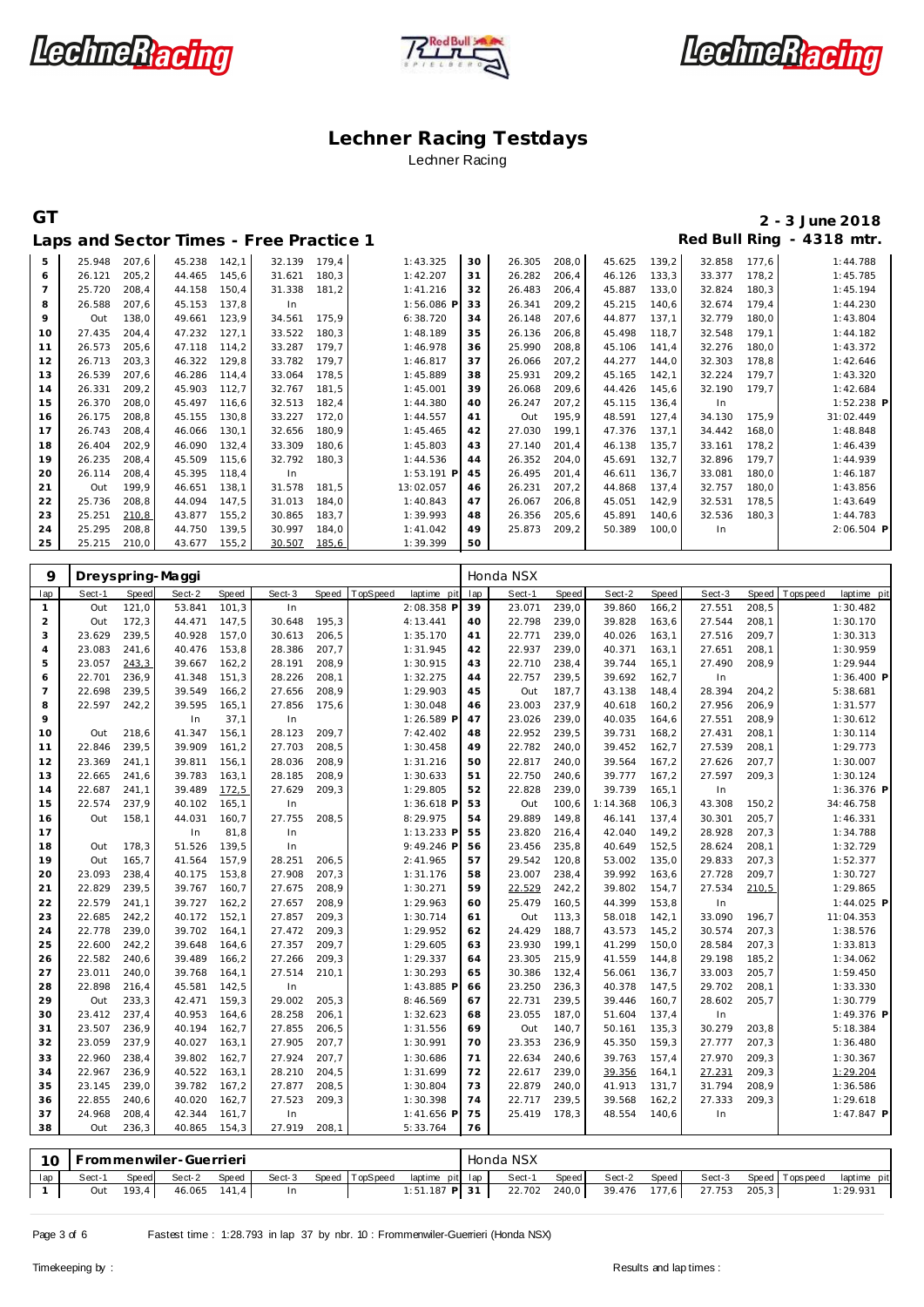





**GT 2 - 3 June 2018**

### Laps and Sector Times - Free Practice 1 *Red Bull Ring - 4318 mtr.* 2 0ut 232,3 41.595 150,0 28.840 205,3 5:32.848<br>3 23.287 239,5 39.625 163,1 27.990 209,3 1:30.902 22.700 236,9 40.500 172,0 In 1:37.222 **P** 3 23.287 239,5 39.625 163,1 27.990 209,3 Out 206,8 42.867 143,2 29.280 203,4 7:05.444 23.429 238,4 39.626 173,1 27.768 210,5 1:30.823 23.297 226,4 40.349 157,0 28.125 205,7 1:31.771 23.064 241,1 40.334 162,2 27.874 208,9 1:31.272 22.894 237,4 39.347 176,5 27.511 205,3 1:29.752 **6** 22.733 237,9 40.290 167,7 28.008 208,5<br>7 22.862 242.2 40.153 167.7 28.170 203.4 22.624 240,0 40.052 174,8 27.145 209,3 1:29.821 22.862 242,2 40.153 167,7 28.170 203,4 1:31.185 22.573 241,6 39.076 177,6 27.144 208,5 1:28.793 22.825 240,6 40.184 153,8 28.411 208,5 1:31.420 22.611 239,0 39.583 142,1 In 1:38.035 **P 9** 22.736 241,1 39.793 172,0 27.738 208,5 1:30.267<br>10 22.686 241,6 39.473 174,2 27.584 208,9 1:29.743 **39** Out 177,2 46.257 139,2 30.234 202,6 10:51.051<br>40 24.414 231,3 42.220 150,4 29.045 203,4 1:35.679 **10** 27.584 208,9 1:29.743<br>**10** 29.841 161,7 1n 1:38.141 P 24.414 231,3 42.220 150,4 29.045 203,4 1:35.679 22.665 242,7 39.841 161,7 In 1:38.141 **P** 23.677 233,8 40.471 148,4 28.039 205,7 1:32.187 12 Out 230,3 40.966 164,1 28.462 203,8<br>13 23 179 235.3 29.802 172.0 28.124 204.9 23.594 236,9 40.012 157,0 27.539 209,7 1:31.145  $\mathbf{I}$  23.179 235,3 39.802 172,0 28.124 204,9 1:31.105 23.014 236,9 40.127 162,7 28.385 208,5 1:31.526 22.962 235,8 39.459 175,9 27.666 205,3 1:30.087 23.066 236,3 39.837 158,4 27.176 210,9 1:30.079 22.822 238,4 39.387 169,3 27.606 204,5 1:29.815 22.988 236,9 44.761 157,0 28.411 209,7 1:36.160 22.730 236,3 39.349 169,8 27.649 208,1 1:29.728 22.656 239,0 39.639 162,7 27.271 209,7 1:29.566 22.818 238,4 39.708 174,2 27.526 207,3 1:30.052 22.745 231,8 41.267 158,4 In 1:36.926 **P**

|    | 23.177 | د, تد∠ | <b>JY.OUZ</b> | 1/2,0 | 20. I 24 | ZU4, 7 | 1. 31. IUS   | 45. | 23.UI4 | 200,9 | 40.121 | 102,7 | 20.303 | ZUO, J | 1.31.320     |
|----|--------|--------|---------------|-------|----------|--------|--------------|-----|--------|-------|--------|-------|--------|--------|--------------|
| 14 | 22.962 | 235,8  | 39.459        | 175.9 | 27.666   | 205.3  | 1:30.087     | 44  | 23.066 | 236,3 | 39.837 | 158.4 | 27.176 | 210,9  | 1:30.079     |
| 15 | 22.822 | 238.4  | 39.387        | 169.3 | 27.606   | 204.5  | 1:29.815     | 45  | 22.988 | 236.9 | 44.761 | 157.0 | 28.411 | 209.7  | 1:36.160     |
| 16 | 22.730 | 236,3  | 39.349        | 169.8 | 27.649   | 208.1  | 1:29.728     | 46  | 22.656 | 239.0 | 39.639 | 162,7 | 27.271 | 209.7  | 1:29.566     |
| 17 | 22.818 | 238,4  | 39.708        | 174,2 | 27.526   | 207,3  | 1:30.052     | 47  | 22.745 | 231,8 | 41.267 | 158,4 | In     |        | 1:36.926 P   |
| 18 | 22.753 | 241,1  | 39.895        | 169,3 | 27.990   | 206,5  | 1:30.638     | 48  | Out    | 131,9 | 53.462 | 138,5 | 29.470 | 205,7  | 10:37.948    |
| 19 | 22.708 | 240.6  | 39.499        | 169.8 | 27.656   | 208.1  | 1:29.863     | 49  | 23.448 | 232,3 | 41.320 | 158.4 | 28.562 | 208.9  | 1:33.330     |
| 20 | 22.755 | 237,9  | 39.232        | 178.2 | 27.633   | 206.1  | 1:29.620     | 50  | 22.834 | 236,9 | 39.657 | 167.7 | 27.155 | 208.9  | 1:29.646     |
| 21 | 22.710 | 238,4  | 39.947        | 165.1 | In       |        | $1:36.520$ P | 51  | 22.733 | 239.0 | 39.505 | 170.3 | 27.450 | 207.3  | 1:29.688     |
| 22 | Out    | 215,1  | 41.259        | 167.7 | 28.182   | 205.7  | 47:23.955    | 52  | 22.913 | 236,9 | 42.063 | 151,7 | 27.976 | 207.7  | 1:32.952     |
| 23 | 22.976 | 237.9  | 49.238        | 133.0 | 32.154   | 204.9  | 1:44.368     | 53  | 22.809 | 236,3 | 39.624 | 165.1 | 27.373 | 207.7  | 1:29.806     |
| 24 | 22.977 | 237,4  | 39.859        | 167.7 | 27.612   | 207.3  | 1:30.448     | 54  | 22.817 | 237,9 | 39.519 | 168,2 | 27.864 | 210,9  | 1:30.200     |
| 25 | 22.694 | 240,6  | 39.276        | 172,5 | 27.351   | 209,3  | 1:29.321     | 55  | 22.833 | 239,5 | 40.335 | 161.7 | 28.135 | 208,1  | 1:31.303     |
| 26 | 22.646 | 241.6  | 39.278        | 172,0 | 58.259   | 144.6  | 2:00.183     | 56  | 22.766 | 240.0 | 40.545 | 160.2 | 27.894 | 207.7  | 1:31.205     |
| 27 | 27.889 | 187.0  | 43.245        | 151.3 | In.      |        | $1:48.117$ P | 57  | 22.971 | 238,4 | 39.498 | 170.9 | 27.338 | 209.7  | 1:29.807     |
| 28 | Out    | 205,6  | 42.278        | 157,0 | 28.624   | 202,6  | 11:15.376    | 58  | 22.839 | 237,9 | 39.651 | 162,7 | 27.539 | 210,9  | 1:30.029     |
| 29 | 23.060 | 235,8  | 39.886        | 172,5 | 27.776   | 205,7  | 1:30.722     | 59  | 22.713 | 238,4 | 39.620 | 172,5 | In     |        | $1:34.172$ P |
| 30 | 22.841 | 237.4  | 39.379        | 178,8 | 27.587   | 204.9  | 1:29.807     | 60  |        |       |        |       |        |        |              |

| 11             |        |       | Wieninger-Andree    |       |        |       |          |             |     | Audi R8 LMS         |       |        |       |        |       |                   |              |
|----------------|--------|-------|---------------------|-------|--------|-------|----------|-------------|-----|---------------------|-------|--------|-------|--------|-------|-------------------|--------------|
| lap            | Sect-1 | Speed | Sect-2              | Speed | Sect-3 | Speed | TopSpeed | laptime pit | lap | Sect-1              | Speed | Sect-2 | Speed | Sect-3 | Speed | <b>T</b> ops peed | laptime pit  |
| $\mathbf{1}$   | Out    | 198.4 | 48.604              | 118,2 | 40.625 | 180,6 |          | 1:55.281    | 28  | 25.271              | 218,1 | 44.560 | 137.4 | In     |       |                   | $1:52.688$ P |
| 2              | 26.045 | 208.0 | 46.914              | 124,7 | 34.070 | 185,9 |          | 1:47.029    | 29  | Out                 | 209,6 | 45.962 | 134,7 | 32.377 | 186.5 |                   | 57:54.852    |
| 3              | 25.629 | 217,2 | 45.926              | 133,0 | 33.329 | 185,6 |          | 1:44.884    | 30  | 25.015              | 218,1 | 43.746 | 152,5 | 31.212 | 186,9 |                   | 1:39.973     |
| $\overline{4}$ | 25.367 | 217.7 | 45.236              | 132,4 | 33.148 | 182,7 |          | 1:43.751    | 31  | 24.793              | 218,6 | 43.990 | 142,1 | 31.420 | 187,5 |                   | 1:40.203     |
| 5              | 25.566 | 215,9 | 44.907              | 137.1 | In     |       |          | 1:51.502 F  | 32  | 24.883              | 218,1 | 43.496 | 150,4 | 41.945 | 177,0 |                   | 1:50.324     |
| 6              | Out    | 213,8 | 45.139              | 133,0 | 32.782 | 185,6 |          | 5:55.308    | 33  | 25.891              | 215,1 | 45.043 | 133,0 | In     |       |                   | 1:50.876 P   |
| $\overline{7}$ | 25.884 | 218.1 | 44.736              | 126,5 | 32.593 | 184,9 |          | 1:43.213    | 34  | Out                 | 214,2 | 44.610 | 139,5 | 31.731 | 186,9 |                   | 5:18.876     |
| 8              | 25.293 | 219.0 | 44.598              | 142.5 | 32.269 | 187.2 |          | 1:42.160    | 35  | 24.917              | 219,5 | 44.346 | 149,2 | 31.717 | 187.5 |                   | 1:40.980     |
| $\mathsf{Q}$   | 25.077 | 218,1 | 43.955              | 145,2 | 31.305 | 186,9 |          | 1:40.337    | 36  | 24.942              | 218,1 | 44.835 | 141,4 | 31.871 | 181,2 |                   | 1:41.648     |
| 10             | 25.145 | 218,6 | 44.077              | 141,0 | 31.198 | 188,2 |          | 1:40.420    | 37  | 25.122              | 217,7 | 43.601 | 150,0 | 31.287 | 187,8 |                   | 1:40.010     |
| 11             | 24.916 | 219,0 | 44.214              | 145,9 | 31.874 | 181,5 |          | 1:41.004    | 38  | 25.324              | 219,9 | 44.289 | 142,5 | 31.654 | 185,9 |                   | 1:41.267     |
| 12             | 25.075 | 217,7 | 43.872              | 145,6 | 31.228 | 186,2 |          | 1:40.175    | 39  | 25.084              | 219,9 | 43.834 | 145,9 | 31.367 | 188,2 |                   | 1:40.285     |
| 13             | 25.918 | 217,2 | 43.576              | 145,9 | 32.135 | 187,8 |          | 1:41.629    | 40  | 24.782              | 219,0 | 43.871 | 145,6 | 31.298 | 187,8 |                   | 1:39.951     |
| 14             | 25.166 | 216,4 | 43.754              | 147,1 | 31.053 | 188,2 |          | 1:39.973    | 41  | 24.956              | 222,6 | 44.890 | 142,1 | In     |       |                   | $1:48.664$ P |
| 15             | 24.933 | 218,6 | 44.172              | 138,5 | In     |       |          | 1:48.387 F  | 42  | Out                 | 116,8 | 50.398 | 123,9 | 34.637 | 186,5 |                   | 6:39.553     |
| 16             | Out    | 166,7 | 50.500              | 105,7 | 36.422 | 183,4 |          | 18:33.654   | 43  | 25.559              | 216,4 | 44.611 | 133,3 | 31.995 | 187,8 |                   | 1:42.165     |
| 17             | 26.714 | 212,9 | 47.036              | 127,1 | In     |       |          | 2:01.051 P  | 44  | 25.338              | 215,9 | 44.124 | 144,8 | 31.604 | 187,2 |                   | 1:41.066     |
| 18             | Out    | 198,4 | 46.757              | 134,7 | 33.445 | 186,5 |          | 3:33.109    | 45  | 24.982              | 217,7 | 43.740 | 140,3 | 31.280 | 188,8 |                   | 1:40.002     |
| 19             | 25.930 | 216,4 | 45.160              | 127,4 | 32.472 | 187,2 |          | 1:43.562    | 46  | 24.941              | 217,2 | 43.324 | 141,7 | 37.925 | 181,8 |                   | 1:46.190     |
| 20             | 25.554 | 218,1 | 44.572              | 132,0 | 31.798 | 187,8 |          | 1:41.924    | 47  | 26.037              | 217,7 | 43.737 | 135,0 | 32.238 | 186,5 |                   | 1:42.012     |
| 21             | 25.393 | 217,7 | 44.409              | 130,1 | 31.618 | 187,5 |          | 1:41.420    | 48  | 25.277              | 217,7 | 45.200 | 132,7 | 33.263 | 188,2 |                   | 1:43.740     |
| 22             | 25.515 | 217,7 | 44.459              | 136.4 | 31.574 | 188,8 |          | 1:41.548    | 49  | 24.987              | 219,9 | 43.650 | 137,1 | 31.615 | 189,5 |                   | 1:40.252     |
| 23             | 25.598 | 216,8 | 44.052              | 135,7 | 31.361 | 189,1 |          | 1:41.011    | 50  | 25.198              | 219,0 | 47.675 | 124,4 | 36.298 | 189,1 |                   | 1:49.171     |
| 24             | 25.470 | 218,1 | 44.024              | 140,3 | 31.331 | 188,8 |          | 1:40.825    | 51  | 25.352              | 218,1 | 43.956 | 139,2 | 32.091 | 188,8 |                   | 1:41.399     |
| 25             | 25.182 | 218,1 | 44.079              | 137,8 | 31.568 | 188,2 |          | 1:40.829    | 52  | 25.058              | 220,4 | 45.828 | 142,5 | 31.866 | 189,5 |                   | 1:42.752     |
| 26             | 25.195 | 218,6 | 44.993              | 136,4 | 35.460 | 188,5 |          | 1:45.648    | 53  | 25.079              | 219,9 | 43.756 | 129,5 | 31.745 | 189,1 |                   | 1:40.580     |
| 27             | 25.744 | 220,8 | 47.674              | 107,8 | 37.841 | 188,2 |          | 1:51.259    | 54  | 24.913              | 218,6 | 43.693 | 139,5 | In     |       |                   | $1:50.837$ P |
|                |        |       |                     |       |        |       |          |             |     |                     |       |        |       |        |       |                   |              |
| 12             |        |       | Jörn Schmidt-Staade |       |        |       |          |             |     | Porsche 911 GT3 Cup |       |        |       |        |       |                   |              |
| lap            | Sect-1 | Speed | Sect-2              | Speed | Sect-3 | Speed | TopSpeed | laptime pit | lap | Sect-1              | Speed | Sect-2 | Speed | Sect-3 | Speed | T ops pee d       | laptime pit  |
| $\mathbf{1}$   | Out    | 140,4 | 48.114              | 150,4 | 29.862 | 200,7 |          | 1:52.074    | 30  | 23.553              | 236,3 | 42.063 | 156,1 | 28.693 | 204,2 |                   | 1:34.309     |
| 2              | 23.705 | 233,3 | 41.106              | 161,2 | 28.639 | 204,2 |          | 1:33.450    | 31  | 23.183              | 236,9 | 41.030 | 156,5 | 28.687 | 204,5 |                   | 1:32.900     |

 23.118 236,3 40.975 158,8 28.486 204,9 1:32.579 23.002 237,4 41.120 162,7 28.794 205,7 1:32.916

 23.154 237,4 41.265 160,7 28.875 203,8 1:33.294 23.278 237,4 41.073 159,8 28.636 204,2 1:32.987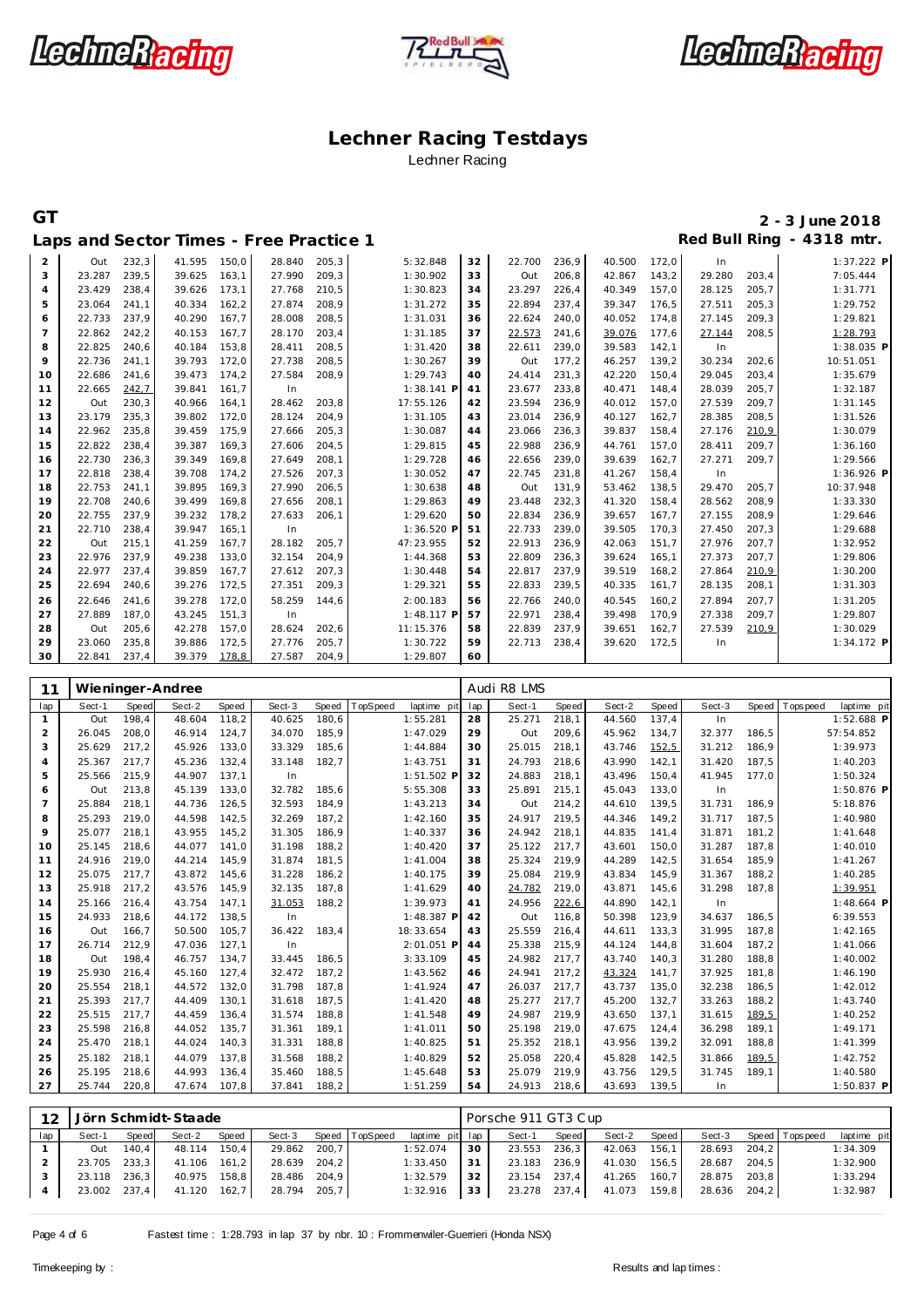





### **GT 2 - 3 June 2018 Laps and Sector Times - Free Practice 1 Red Bull Ring - 4318 mtr.**

|    |        | ---   | .      |       |        |        |            |    |        |       |        |        |        |       |              |
|----|--------|-------|--------|-------|--------|--------|------------|----|--------|-------|--------|--------|--------|-------|--------------|
| 5  | 22.984 | 238,4 | 40.617 | 162,2 | 28.577 | 205.3  | 1:32.178   | 34 | 26.289 | 234,3 | 41.159 | 156,1  | 28.522 | 204.9 | 1:35.970     |
| 6  | 22.971 | 237,4 | 40.351 | 162,7 | 28.401 | 204,2  | 1:31.723   | 35 | 23.048 | 239,0 | 41.084 | 160,2  | 28.553 | 204,2 | 1:32.685     |
| 7  | 22.970 | 237,9 | 58.814 | 158,8 | In     |        | 2:04.831 P | 36 | 24.059 | 235,8 | 44.269 | 153,0  | 29.153 | 190.8 | 1:37.481     |
| 8  | Out    | 214,6 | 42.589 | 144.8 | 29.468 | 201.9  | 10:08.884  | 37 | 23.412 | 237.4 | 41.195 | 150.8  | In     |       | $1:40.669$ P |
| 9  | 23.338 | 232,3 | 41.196 | 157.4 | 28.875 | 200.7  | 1:33.409   | 38 | Out    | 213,4 | 42.422 | 153,4  | 29.916 | 185,6 | 11:22.243    |
| 10 | 23.337 | 232,8 | 41.094 | 159,3 | 28.784 | 201,5  | 1:33.215   | 39 | 24.657 | 234,3 | 41.725 | 150,4  | 29.146 | 201,5 | 1:35.528     |
| 11 | 23.265 | 233,8 | 41.988 | 153.4 | 29.328 | 201.1  | 1:34.581   | 40 | 23.359 | 206.8 | 41.978 | 154.7  | 29.462 | 200.4 | 1:34.799     |
| 12 | 23.444 | 233,8 | 41.026 | 158.4 | 28.865 | 201,5  | 1:33.335   | 41 | 23.495 | 234,8 | 42.739 | 149,2  | 29.239 | 201,5 | 1:35.473     |
| 13 | 23.334 | 234,3 | 41.080 | 157.4 | In     |        | 1:47.585 F | 42 | 23.383 | 235,3 | 41.547 | 153,0  | 29.129 | 200,0 | 1:34.059     |
| 14 | Out    | 215,9 | 43.203 | 145,6 | 29.391 | 204,5  | 9:30.379   | 43 | 23.342 | 235,3 | 41.906 | 151,7  | 29.278 | 201,9 | 1:34.526     |
| 15 | 23.358 | 235,3 | 41.445 | 155.6 | 28.788 | 205,7  | 1:33.591   | 44 | 23.223 | 234,3 | 41.886 | 152,5  | 29.073 | 200,4 | 1:34.182     |
| 16 | 23.126 | 237,4 | 41.292 | 153,4 | 28.576 | 206,5  | 1:32.994   | 45 | 28.244 | 229,3 | 41.858 | 149,6  | In     |       | $1:52.127$ P |
| 17 | 23.403 | 236,3 | 41.800 | 149,6 | 28.595 | 206,1  | 1:33.798   | 46 | Out    | 177,2 | 53.691 | 122, 2 | 38.091 | 156,7 | 36:15.182    |
| 18 | 23.217 | 237.9 | 41.832 | 147.1 | 28.901 | 204.9  | 1:33.950   | 47 | 25.838 | 189.7 | 43.334 | 151.7  | 29.198 | 204,2 | 1:38.370     |
| 19 | 23.100 | 238.4 | 41.195 | 150.8 | 29.121 | 200,7  | 1:33.416   | 48 | 22.991 | 236.3 | 40.852 | 163,6  | 28.534 | 202,6 | 1:32.377     |
| 20 | 23.464 | 237.9 | 41.452 | 148.4 | 28.787 | 204,5  | 1:33.703   | 49 | 23.537 | 235,3 | 41.079 | 159,8  | 29.672 | 196,4 | 1:34.288     |
| 21 | 23.265 | 236,9 | 41.149 | 149,2 | 29.493 | 203,4  | 1:33.907   | 50 | 23.387 | 236,3 | 40.869 | 150,4  | 28.874 | 203,4 | 1:33.130     |
| 22 | 23.194 | 237.9 | 41.171 | 155.2 | 28.856 | 206,1  | 1:33.221   | 51 | 22.974 | 237.9 | 41.074 | 158,4  | 28.632 | 203,4 | 1:32.680     |
| 23 | 23.133 | 239,0 | 41.596 | 157.4 | 28.725 | 205,3  | 1:33.454   | 52 | 23.222 | 236,9 | 41.046 | 150,8  | In     |       | 1:39.256 P   |
| 24 | 23.562 | 236,9 | 41.278 | 150.4 | 28.935 | 199,6  | 1:33.775   | 53 | Out    | 232,3 | 41.282 | 155,6  | 28.835 | 206,1 | 7:20.032     |
| 25 | 23.357 | 239.0 | 41.214 | 151.3 | 29.032 | 204,5  | 1:33.603   | 54 | 22.970 | 237.9 | 40.677 | 163,1  | 28.398 | 204,2 | 1:32.045     |
| 26 | 23.112 | 239,0 | 40.852 | 154.7 | 29.482 | 202, 2 | 1:33.446   | 55 | 22.934 | 237,9 | 40.425 | 164,1  | 28.453 | 205,3 | 1:31.812     |
| 27 | 23.223 | 237,9 | 41.038 | 155,2 | In     |        | 1:45.380 P | 56 | 22.890 | 236,9 | 40.582 | 160,7  | 28.411 | 206,1 | 1:31.883     |
| 28 | Out    | 159,5 | 46.365 | 138,8 | 32.379 | 201,1  | 26:10.147  | 57 | 22.991 | 236,9 | 40.591 | 157.0  | In     |       | $1:41.373$ P |
| 29 | 23.741 | 228.3 | 41.998 | 155.2 | 29.150 | 203.4  | 1:34.889   | 58 |        |       |        |        |        |       |              |

| 14             | Phillip Hamprecht |       |        |       |        |        |          |              | Porsche 911 GT3 Cup |        |       |        |        |        |       |            |              |  |
|----------------|-------------------|-------|--------|-------|--------|--------|----------|--------------|---------------------|--------|-------|--------|--------|--------|-------|------------|--------------|--|
| lap            | Sect-1            | Speed | Sect-2 | Speed | Sect-3 | Speed  | TopSpeed | laptime pit  | lap                 | Sect-1 | Speed | Sect-2 | Speed  | Sect-3 | Speed | Tops pee d | laptime pit  |  |
| $\mathbf{1}$   | Out               | 142,8 | 48.786 | 135,0 | 30.881 | 201,9  |          | 1:49.690     | 21                  | 22.833 | 241,6 | 40.576 | 147,9  | In     |       |            | $1:37.497$ P |  |
| 2              | 24.010            | 223,1 | 42.980 | 148.8 | 29.705 | 204,2  |          | 1:36.695     | 22                  | Out    | 176.0 | 46.265 | 143,6  | 29.718 | 201,9 |            | 5:21.980     |  |
| 3              | 23.296            | 231,3 | 41.817 | 148.4 | 29.604 | 205,7  |          | 1:34.717     | 23                  | 24.460 | 219,5 | 41.925 | 145,2  | 28.686 | 207,3 |            | 1:35.071     |  |
| $\overline{4}$ | 23.547            | 239,5 | 41.460 | 151,7 | 29.029 | 206,5  |          | 1:34.036     | 24                  | 22.832 | 239,0 | 40.549 | 163,6  | 28.216 | 207,7 |            | 1:31.597     |  |
| 5              | 22.990            | 225,0 | 41.206 | 154,7 | 28.765 | 208,5  |          | 1:32.961     | 25                  | 22.708 | 241,1 | 40.225 | 163,1  | 28.194 | 206,5 |            | 1:31.127     |  |
| 6              | 23.288            | 239,0 | 40.738 | 158,4 | 28.522 | 208,1  |          | 1:32.548     | 26                  | 22.632 | 241,1 | 40.288 | 160,2  | 27.849 | 208,9 |            | 1:30.769     |  |
| $\overline{7}$ | 22.849            | 240,6 | 40.431 | 159,3 | 28.307 | 207,7  |          | 1:31.587     | 27                  | 22.684 | 241,1 | 40.146 | 167,7  | 28.138 | 206,5 |            | 1:30.968     |  |
| 8              | 22.845            | 240,6 | 40.507 | 162.7 | In     |        |          | $1:37.752$ P | 28                  | 22.787 | 241.1 | 41.184 | 152,5  | In     |       |            | 1:36.913 P   |  |
| 9              | Out               | 214,6 | 41.357 | 152,1 | 28.372 | 207,3  |          | 4:57.602     | 29                  | Out    | 212,5 | 45.919 | 123,6  | 29.808 | 205,3 |            | 57:48.617    |  |
| 10             | 22.862            | 240,0 | 40.601 | 150,8 | 28.405 | 208,5  |          | 1:31.868     | 30                  | 23.143 | 236,3 | 40.932 | 163,1  | 28.420 | 206,5 |            | 1:32.495     |  |
| 11             | 22.865            | 239,5 | 40.563 | 160,7 | 28.580 | 208,1  |          | 1:32.008     | 31                  | 22.950 | 237,4 | 40.597 | 163,6  | 28.279 | 208,1 |            | 1:31.826     |  |
| 12             | 22.983            | 238,4 | 40.772 | 157,0 | 28.468 | 207,3  |          | 1:32.223     | 32                  | 22.911 | 237,4 | 40.468 | 160,2  | 29.132 | 207,7 |            | 1:32.511     |  |
| 13             | 22.934            | 239,0 | 40.785 | 156,1 | 29.477 | 207,3  |          | 1:33.196     | 33                  | 22.871 | 239,5 | 40.691 | 157,4  | In     |       |            | 1:37.012 P   |  |
| 14             | 22.898            | 239.5 | 40.526 | 159,8 | 28.163 | 208,5  |          | 1:31.587     | 34                  | Out    | 220,8 | 41.443 | 157,0  | 28.231 | 207.7 |            | 12:58.003    |  |
| 15             | 22.869            | 241,1 | 40.641 | 158,8 | In     |        |          | 1:41.026 P   | 35                  | 22.860 | 239.0 | 40.426 | 165, 1 | 28.883 | 203,4 |            | 1:32.169     |  |
| 16             | Out               | 137,3 | 42.813 | 145,2 | 29.224 | 206,1  |          | 1:01:31.776  | 36                  | 22.754 | 241,6 | 40.385 | 163,1  | 28.963 | 206,5 |            | 1:32.102     |  |
| 17             | 23.097            | 238,4 | 40.754 | 159,8 | 28.370 | 206,1  |          | 1:32.221     | 37                  | 22.773 | 241,6 | 40.616 | 160,2  | 28.585 | 202,6 |            | 1:31.974     |  |
| 18             | 22.915            | 238,4 | 40.588 | 161.7 | 28.127 | 206,5  |          | 1:31.630     | 38                  | 22.912 | 240,0 | 40.391 | 163,6  | 28.562 | 204,2 |            | 1:31.865     |  |
| 19             | 22.933            | 240,0 | 40.542 | 165,1 | 28.195 | 207,7  |          | 1:31.670     | 39                  | 24.270 | 218,1 | 41.025 | 157,0  | In.    |       |            | 1:38.128 P   |  |
| 20             | 22.728            | 240,6 | 40.550 | 159,8 | 28.277 | 206, 5 |          | 1:31.555     | 40                  |        |       |        |        |        |       |            |              |  |

| 14  | Christopher Zöchling |       |        |       |        |       |          |              |     | BMW M6 |       |        |       |        |       |            |              |  |  |
|-----|----------------------|-------|--------|-------|--------|-------|----------|--------------|-----|--------|-------|--------|-------|--------|-------|------------|--------------|--|--|
| lap | Sect-1               | Speed | Sect-2 | Speed | Sect-3 | Speed | TopSpeed | laptime pit  | lap | Sect-1 | Speed | Sect-2 | Speed | Sect-3 | Speed | T ops peed | laptime pit  |  |  |
|     | Out                  | 149.4 | 48.907 | 138,5 | 31.165 | 197,8 |          | 1:51.994     | 27  | 22.757 | 236,9 | 39.536 | 167,2 | 27.162 | 206,9 |            | 1:29.455     |  |  |
| 2   | 24.152               | 231,3 | 41.743 | 154,7 | 28.999 | 203,0 |          | 1:34.894     | 28  | 22.671 | 236,3 | 39.578 | 169,3 | 27.314 | 207.7 |            | 1:29.563     |  |  |
| 3   | 23.615               | 233.3 | 40.922 | 160.2 | 28.070 | 206,1 |          | 1:32.607     | 29  | 22.689 | 237.4 | 39.527 | 168,2 | 27.210 | 206.1 |            | 1:29.426     |  |  |
| 4   | 23.054               | 237.4 | 40.618 | 159,3 | 27.882 | 206,9 |          | 1:31.554     | 30  | 22.716 | 235,8 | 39.771 | 168,8 | In     |       |            | 1:34.080 P   |  |  |
| 5   | 22.927               | 237,9 | 40.149 | 166.7 | 27.653 | 207,3 |          | 1:30.729     | 31  | Out    | 225,9 | 41.065 | 167,2 | 27.586 | 205,7 |            | 22:45.476    |  |  |
| 6   | 23.004               | 237,9 | 40.419 | 160,2 | 27.656 | 207,3 |          | 1:31.079     | 32  | 22.929 | 235,3 | 40.240 | 163,1 | 27.456 | 206,9 |            | 1:30.625     |  |  |
|     | 23.005               | 237,4 | 40.130 | 161.2 | 27.685 | 206,5 |          | 1:30.820     | 33  | 22.854 | 236,3 | 39.668 | 168,2 | 27.220 | 208,1 |            | 1:29.742     |  |  |
| 8   | 22.846               | 236,9 | 40.222 | 163.1 | 27.492 | 207,3 |          | 1:30.560     | 34  | 22.833 | 236,9 | 39.657 | 169.3 | 27.226 | 207.3 |            | 1:29.716     |  |  |
| 9   | 22.875               | 237.4 | 40.782 | 149.6 | In.    |       |          | $1:39.160$ P | 35  | 22.909 | 235,8 | 39.746 | 170.9 | 27.245 | 207,3 |            | 1:29.900     |  |  |
| 10  | Out                  | 200.6 | 46.182 | 161.7 | In.    |       |          | 7:00.669 P   | 36  | 22.683 | 237.4 | 40.132 | 167.7 | 27.410 | 206,9 |            | 1:30.225     |  |  |
| 11  | Out                  | 230,8 | 40.675 | 163,1 | 27.958 | 206,5 |          | 3:13.015     | 37  | 22.806 | 237,9 | 39.874 | 166,7 | In     |       |            | $1:34.146$ P |  |  |
| 12  | 23.050               | 236,3 | 39.987 | 162,2 | In     |       |          | 1:37.629 P   | 38  | Out    | 230,3 | 40.519 | 164,6 | 27.661 | 206,5 |            | 8:20.557     |  |  |
| 13  | Out                  | 208,8 | 42.778 | 152,5 | 28.384 | 203,8 |          | 59:50.269    | 39  | 22.925 | 235,8 | 39.884 | 168,8 | 27.554 | 207,3 |            | 1:30.363     |  |  |
| 14  | 23.466               | 233,8 | 40.366 | 163,6 | 28.021 | 205,3 |          | 1:31.853     | 40  | 22.767 | 236,9 | 39.833 | 172,5 | 28.106 | 207,3 |            | 1:30.706     |  |  |
| 15  | 23.143               | 236,3 | 40.384 | 151,3 | 29.016 | 204,9 |          | 1:32.543     | 41  | 22.716 | 236,3 | 39.963 | 173,1 | 27.368 | 206,5 |            | 1:30.047     |  |  |